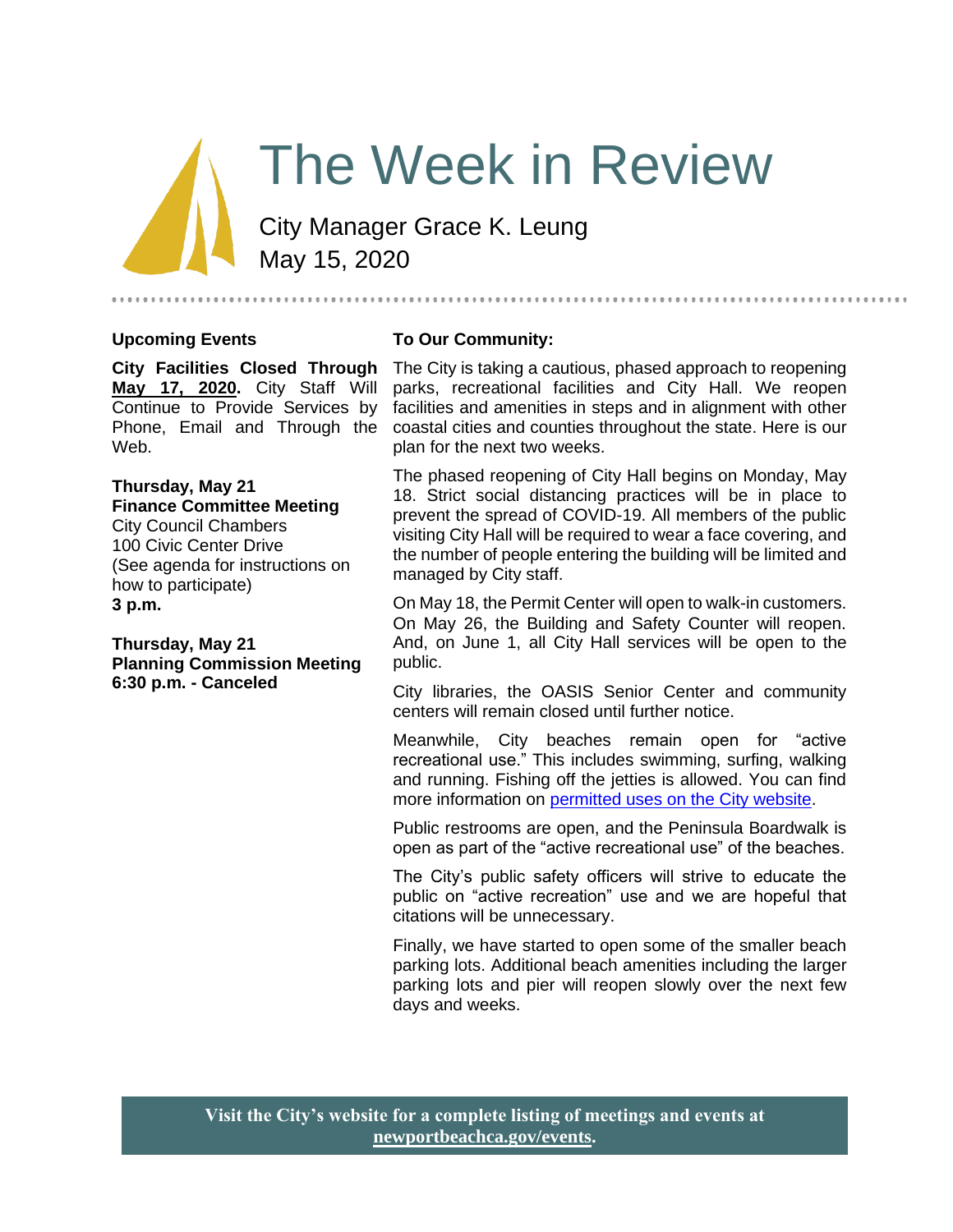# **COVID-19 News and Resources**

Please visit [newportbeachca.gov/covid19](https://www.newportbeachca.gov/how-do-i/find/disaster-preparedness-information/disease-outbreak/-fsiteid-1) for the latest City news and useful web resources, including information about the federal, state, and county resources available to help small [businesses](https://www.newportbeachca.gov/government/departments/city-manager/economic-development/small-business-support) and [workers](https://www.newportbeachca.gov/government/departments/city-manager/economic-development/support-for-employees) that have been financially impacted by the COVID-19 (coronavirus) crisis. We also have a [page of free resources](https://www.newportbeachca.gov/government/departments/city-manager/economic-development/small-business-support/business-employee-resources) available through the Newport Beach Public Library and local organizations like SCORE, including online learning and business databases. Visit the [Orange County Health Care Agency's COVID-19](https://www.ochealthinfo.com/phs/about/epidasmt/epi/dip/prevention/novel_coronavirus) web page for countywide information, including the number of local cases. You can also follow the City on [Facebook,](https://www.facebook.com/pg/CityofNewportBeach) [Twitter](https://twitter.com/newportbeachgov) and [Instagram,](https://www.instagram.com/cityofnewportbeach/) and look for alerts from our City staff on [Nextdoor.](https://nextdoor.com/agency/city-of-newport-beach/?i=ltdytbjdbdkntfqttgcm)

## **COVID-19 Cases in Newport Beach**

The County of Orange posts reported COVID-19 cases by city at [http://www.ochealthinfo.com/novelcoronavirus.](http://www.ochealthinfo.com/novelcoronavirus) The number as of May 15, 2020 is 132 cases in Newport Beach out of 4,125 cases total in Orange County.

A temporary spike in the number of Newport Beach cases was observed last week due to, in large part, outbreaks inside a small number of local care facilities where patients and staff have tested positive. Since these facilities are located in Newport Beach, the County assigns the cases to Newport Beach. County public health officers and Newport Beach Fire Department officials have met with the CEOs, head nurses and other top staff at the facilities to ensure that best practices are in place to mitigate further spread of the virus.

# **OC COVID-19 Screening and Testing Network**

The Orange County Heath Care Agency has released a list of FDA-approved testing sites for County residents who are showing symptoms of COVID-19. If you are showing symptoms, please contact your healthcare provider for testing information first. If you do not have a healthcare provider, visit <https://occovid19.ochealthinfo.com/covid-19-testing-and-screening> for testing information. The SOS Health Center in Newport Beach is an approved community testing site. Call (949) 270-2100 for an appointment

Newport Beach works in partnership with the County of Orange and its testing, tracking and contact tracing program. This coordinated, centralized approach under County oversight is an effective way to monitor and control the spread of the coronavirus in our communities.

# **RHNA Update**

At its May 7 meeting, the Southern California Association of Governments (SCAG) Regional Council approved the Regional Housing Needs Assessment (RHNA) allocation appeals procedures, but delayed the final RHNA allocation for an additional 120 days until the SCAG Regional Council can adopt the Connect SoCal plan. Therefore, the window to file the RHNA appeal will NOT start on May 15, 2020.

## **Homelessness Update**

Addressing homelessness continues to be a priority in the City's ongoing COVID-19 (coronavirus) response. City Net, the City's contracted social services provider, continues to assist people experiencing homelessness. Their outreach efforts, coordinated with the City and County's resources, provide housing, health care and other opportunities. City Net case managers practice proper social distancing and take protective measures to protect the health of the community. The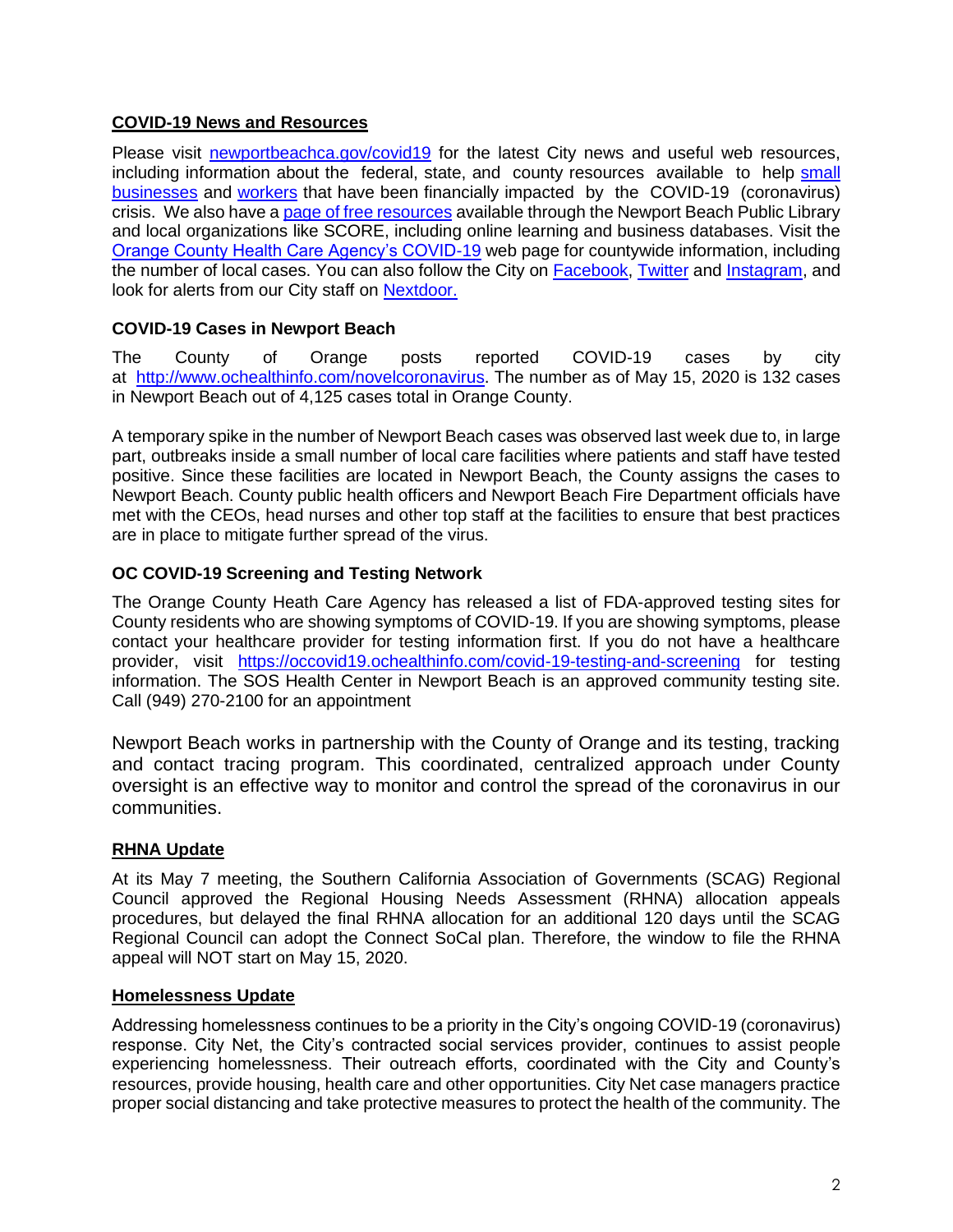City's Homeless Liaison Officer and the Homeless Coordinator continue to interact with those experiencing homelessness in Newport Beach. Staff distributes personal protective equipment during street outreach and helps people find shelter and healthcare through the City Net case managers. Regardless of housing status, everyone is encouraged to practice social distancing, ensure proper hygiene, and avoid congregating.

## Success Stories:

Last week, the City Net case managers connected several people experiencing homelessness to appropriate social services agencies in Orange County, including:

- Completed two new Vulnerability Index Intake Assessments with a man who spends his days at the Newport Transportation Center and a man who stays near the Newport Pier. City Net utilizes the Vulnerability Index Intake Assessment to screen clients on a number of factors to determine proper placement in the County's Continuum of Care system. Some factors include age, health issues, and length of time being unsheltered. The case managers will follow up with the men to provide housing assessments.
- Enrolled an older man experiencing homelessness by the Newport Pier into Project Roomkey. Project Roomkey, a State of California program, provides motel stays to allow people experiencing homelessness to shelter in place during the COVID-19 situation. The case managers collaborated with staff from Illumination Foundation. Illumination Foundation is the lead agency for the County to access the program. Illumination Foundation, founded in 2008, provides targeted services for the most vulnerable homeless clients. Those needing shelter can call (714) 834-3000 to enroll in Project Roomkey.
- Accepted a referral from Family Assistance Ministries in South County to meet with a new client. Case managers enrolled the client into City Net services and are assisting with finding employment. Founded in 1999, Family Assistance Ministries is a faith-based charitable nonprofit organization assisting those in need in Orange County with resources for food, shelter, and personalized supportive counsel and aid, helping clients bridge the gap from dependency to self-sufficiency.
- Navigated the housing process for a veteran client who was previously staying near the Newport Transportation Center. His new apartment was approved during the required inspection and he will be moving in this week.
- Provided hygiene kits, food packs, clothes and supportive services for clients.

The City Net hotline number is (714) 451-6198. Those who call the hotline may leave a detailed voicemail message for themselves or others in need and City Net staff will respond within 48 hours. If immediate assistance is needed, people are advised to call the County's Crisis Prevention Hotline at (877) 7-CRISIS or (877) 727-4747.

## **Newport Coast – Canary Island Palm Replacements**

Last year, the Public Works staff discovered several of the Canary Island Palm trees on Newport Coast Drive near the intersection of Ocean Ridge were in decline due to wilt disease. Wilt disease, also known as Fusarium, is lethal in nearly 100% of infected trees and there is no chemical treatment to prevent or eradicate this pathogen.

The Newport Coast Community Association arranged for the removal and replacement of the 11 dying/infected trees. Last week, workers dug around the infected palms in advance of the crane work necessary to remove the large and heavy palms. The crane was onsite this week, and due to the location of the work and the size of the crane, extensive traffic control was necessary. The removal and replacement work is ongoing.